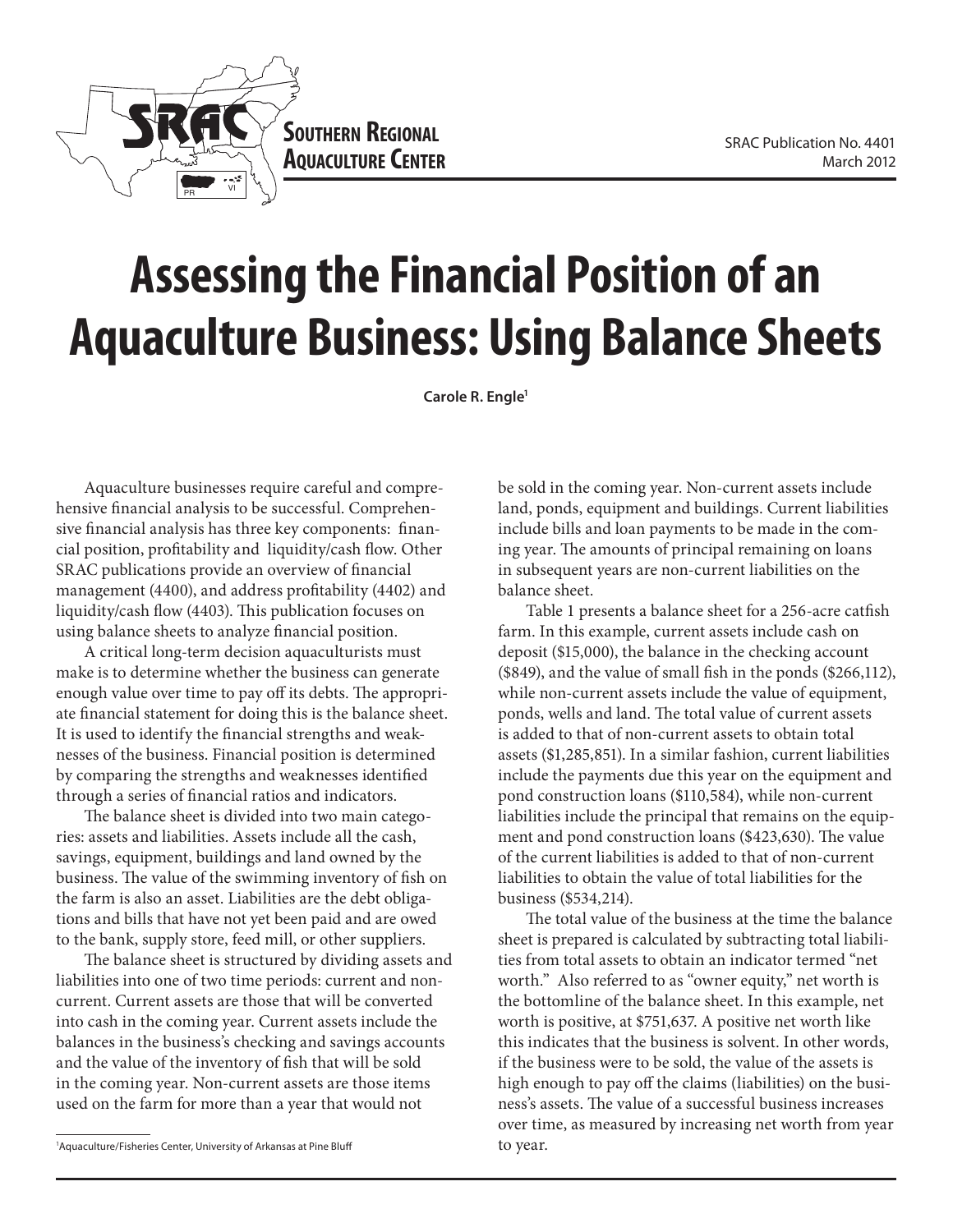**Table 1. Balance sheet for a 256-acre catfish farm, December 31.**

| <b>Item</b>                     | <b>Total value</b> |
|---------------------------------|--------------------|
| <b>Assets</b>                   |                    |
| 1. Current assets               |                    |
| Cash on deposit                 | \$15,000           |
| Checking account balance        | 849                |
| Accounts receivable             | O                  |
| Fish inventory <sup>a</sup>     | \$266,112          |
| <b>Total current assets</b>     | \$281,961          |
| 2. Non-current assets           |                    |
| Equipment                       | \$387,570          |
| Ponds                           | \$357,888          |
| Wells                           | \$48,000           |
| Land                            | \$210,432          |
| <b>Total non-current assets</b> | \$1,003,890        |
| 3. Total assets                 | \$1,285,851        |
| <b>Liabilities</b>              |                    |
| <b>4. Current liabilities</b>   |                    |

| 9. CUITEIIL IIADIIILIES                                                                 |           |
|-----------------------------------------------------------------------------------------|-----------|
| Payments on debt due and payable over next year                                         |           |
| Equipment                                                                               | \$72,368  |
| Real estate (pond construction)                                                         | \$38,216  |
| <b>Total current liabilities</b>                                                        | \$110,584 |
| 5. Non-current liabilities                                                              |           |
| Equipment loan                                                                          | \$168,858 |
| Real estate loan                                                                        | \$254,772 |
| <b>Total non-current liabilities</b>                                                    | \$423,630 |
| <b>6. Total liabilities</b>                                                             | \$534,214 |
| 7. Net worth (3-6)                                                                      | \$751,637 |
| <sup>a</sup> 4,500 sub-marketable fish per acre at 0.33 pound each at \$0.70 per pound. |           |
|                                                                                         |           |

Other financial indicators and ratios can be used to assess various specific aspects of the business and provide greater perspective on its performance. For example, Table 2 shows that the net worth of the business, while positive, declined in the past year, resulting in a negative change in net worth. Such a decrease in net worth indicates a weakening financial position that can be problematic, although it does not necessarily mean that the business is doomed. Decreasing net worth does indicate that additional scrutiny is needed to identify the specific reasons for the downturn in financial position and to identify corrective action.

Another useful ratio calculated from the balance sheet is the debt/asset ratio. The debt/asset ratio is 0.42 for the example catfish farm. This value is within a range considered acceptable by most lenders (< 0.50) and shows that the overall debt on the farm is not too high. Thus, the negative net worth on this farm's balance sheet may

**Table 2. Financial ratios that measure solvency and liquidity from the balance sheet for a 256-acre catfish farm.**

| <b>Ratio</b>         | <b>Value</b> |  |  |
|----------------------|--------------|--|--|
| Solvency             |              |  |  |
| Change in net worth  | -\$245,994   |  |  |
| Debt/asset ratio     | 0.42         |  |  |
| Equity/asset ratio   | 0.58         |  |  |
| Debt/equity ratio    | 0.71         |  |  |
| Debt structure ratio | 0.21         |  |  |
| Liquidity            |              |  |  |
| Current ratio        | 2.55         |  |  |
| Working capital      | \$171,377    |  |  |

have more to do with a downturn in the economy and the resulting decreases in land prices and value of assets than with structural problems in the business.

The other solvency ratios in Table 2 also provide detailed information on specific aspects of the financial position of the business. The equity/asset ratio of 0.58, for example, shows that the majority (58 percent) of the capital in the business has been contributed by the owner. The debt/equity ratio compares the amount of debt directly to the quantity of equity in the business. A debt/equity ratio that is less than 1, as in Table 2 (0.71), shows that the amount of debt in the business is less than the amount of capital contributed by the owner. Finally, the debt structure ratio of 0.21 means that 21 percent of the debt is in current liabilities (those that must be paid in the coming year) and that the majority of the debt is from long-term loans.

The balance sheet can also provide a quick look at the liquidity of the business. Liquidity measures the ability of a business to meet its cash flow obligations, which is important for smooth financial transactions. The current ratio is a general measure of liquidity. The higher the current ratio, the better the liquidity; a value above 1 indicates adequate liquidity. For the farm example in Table 1, the current ratio of 2.55 indicates that there is sufficient liquidity (Table 2). Table 2 also shows working capital of \$171,377. Working capital is the amount of capital available for use in the near future, after all current liabilities have been met.

Balance sheets can be prepared by farmers themselves or by their accountants. However, not all accountants calculate the financial ratios discussed here and these ratios provide useful insights into the business. Fish farmers who choose to prepare their own balance sheets and calculate the associated ratios can use the spreadsheet template developed by Engle et al. (2009 a, b, c), the AgPlan website (University of Minnesota, 2010), or a purchased business planning tool.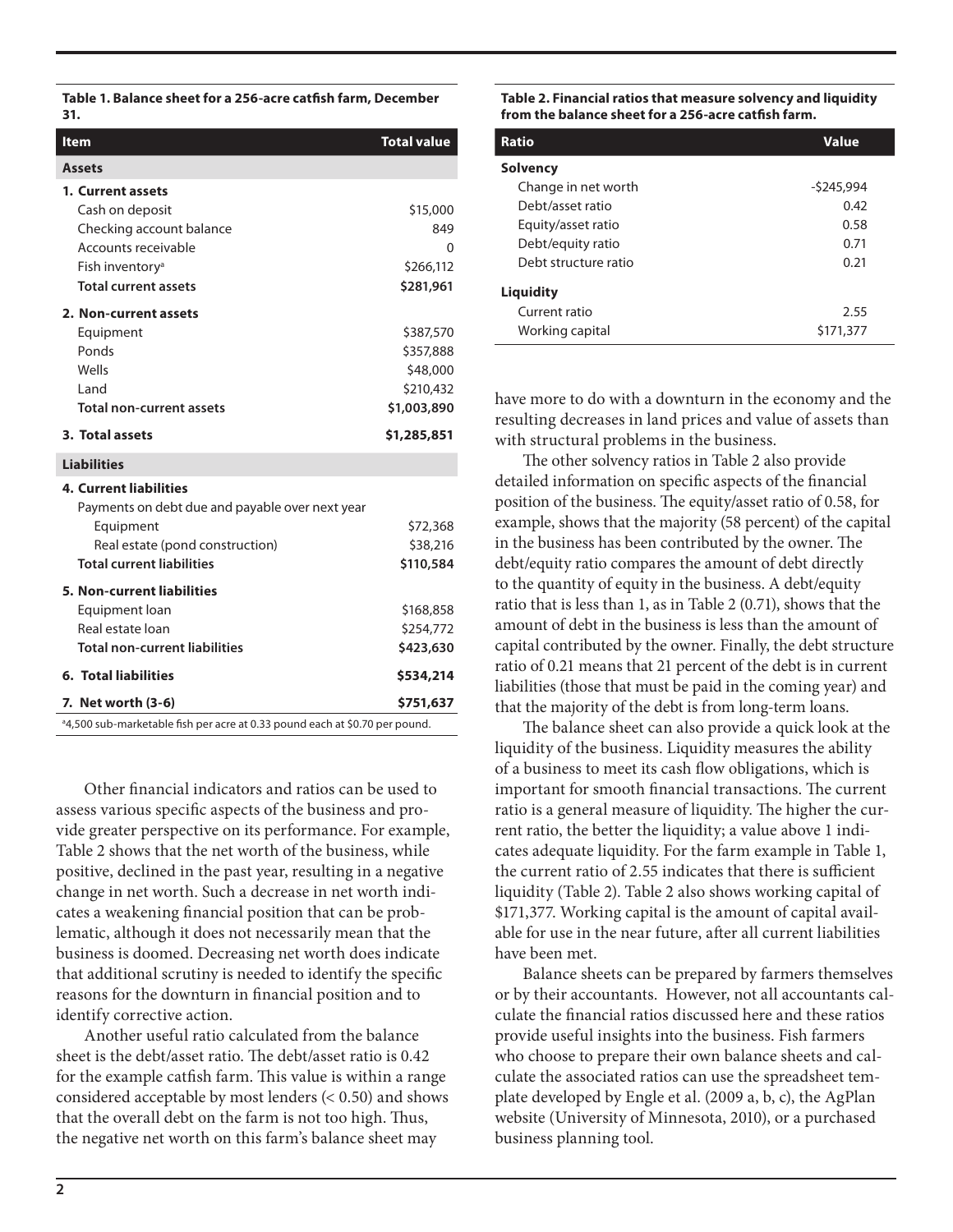Once the balance sheet is developed, it can be used to establish specific goals for improving the business's financial position over the next year. It can also be used to identify specific types of financial problems, such as whether the business has incurred too much debt to be able to continue. For example, Table 3 shows 3 years of balance sheets for the example catfish farm. While net worth is positive, it declines across the 3 years and the debt/asset ratio increases across the same period. These changes were caused by a downturn in the economy that decreased the prices of catfish. The value of current assets fell because the value of swimming inventory (affected by the declining prices) is a large component of the assets on a catfish farm. A secondary effect of the economic downturn was a decline in the value of land in the area that decreased the value of non-current assets. These declining asset values resulted in lower total assets on the balance sheet.

The decrease in catfish prices in the second year also reduced revenue for the farm, making it difficult to pay down the full amount of the operating line of credit at the end of Year 1. This increased the value of current and total liabilities on the balance sheet.

The associated debt/asset ratio reached 0.67 in Year 3. If catfish prices are expected to increase in Year 4, the balance sheet should improve and other changes might not be needed. However, if the price of catfish is not expected to increase, other changes may be needed on the farm to strengthen the balance sheet.

The example in Table 3 shows how changes in the price of catfish can affect a balance sheet through a change in the value of the farm inventory of catfish. Yet it is difficult to accurately estimate farm inventories of catfish. The depletion method has been shown to estimate inventories within an accuracy of 10 percent (Engle et al., 1998), but it requires the farmer to seine the pond two to three times and weigh all fish into a separate sock after each seining. For most farms, this is expensive and impractical unless combined with harvesting. Sudhakaran (2009) showed that the commonly used feed response methods of estimating inventories are not accurate enough for financial planning. However, farmers who carefully monitor stocking, feeding and harvesting for each pond over time can maintain fairly accurate records of pond inventory.

Creative solutions to financial problems are sometimes needed. For example, the working capital for the 431-acre catfish farm in Table 4 is low for this farm size. The farmer is aware that increasing his aeration rate from 1 to 2 hp per acre would increase yields and profits. However, the debt/asset ratio of 0.67 will likely prevent a bank from approving the loans needed to buy additional aerators. The debt structure on the farm shows that most **Table 3. Practical application of financial indicators, 256-acre catfish farm. (Values taken from Table 1.)** 

| <b>Balance sheet</b><br>category | Year 1      | Year <sub>2</sub> | Year 3      |
|----------------------------------|-------------|-------------------|-------------|
| Assets                           |             |                   |             |
| Current                          | \$281,961   | \$228,096         | \$228,096   |
| Non-current                      | \$1,003,890 | \$889,170         | \$889,170   |
| Total                            | \$1,285,851 | \$1,117,266       | \$1,117,266 |
| <b>Liabilities</b>               |             |                   |             |
| Current                          | \$110,584   | \$187,993         | \$319,588   |
| Non-current                      | \$423,630   | \$423,630         | \$423,630   |
| Total                            | \$534,214   | \$611,623         | \$743,218   |
| Net worth                        | \$751,637   | \$505,643         | \$374,048   |
| Debt/asset ratio                 | 0.42        | 0.55              | 0.67        |
| <b>Current ratio</b>             | 2.55        | 1.21              | 0.71        |

**Table 4. Catfish farm balance sheet, 431-acre farm, end-of-year.**

| Category                                        | <b>Single farm</b> | Merged<br>farm |
|-------------------------------------------------|--------------------|----------------|
| <b>Assets</b>                                   |                    |                |
| 1. Current assets                               |                    |                |
| Cash on deposit                                 | \$31,000           | \$62,000       |
| Fish inventory                                  | \$150,000          | \$300,000      |
| <b>Total current assets</b>                     | \$181,000          | \$362,000      |
| 2. Non-current assets                           |                    |                |
| Equipment                                       | \$606,035          | \$1,513,070    |
| Ponds                                           | \$602,538          | \$1,205,076    |
| Wells                                           | \$81,000           | \$162,000      |
| Land                                            | 354,282            | 708,564        |
| <b>Total non-current assets</b>                 | \$1,643,855        | \$3,588,710    |
| 3. Total assets                                 | \$1,824,855        | \$3,950,710    |
| <b>Liabilities</b>                              |                    |                |
| <b>4. Current liabilities</b>                   |                    |                |
| Payments on debt due and payable over next year |                    |                |
| Equipment                                       | \$80,914           | \$142,741      |
|                                                 |                    |                |

| Real estate                          | \$78,811    | \$78,811    |
|--------------------------------------|-------------|-------------|
| <b>Total current liabilities</b>     | \$159,725   | \$221,552   |
| 5. Non-current liabilities           |             |             |
| Equipment loan                       | \$393,923   | \$694,923   |
| Real estate loan                     | \$674,583   | \$674,583   |
| <b>Total non-current liabilities</b> | \$1,068,506 | \$1,369,506 |
| <b>6. Total liabilities</b>          | \$1,228,231 | \$1,591,058 |
|                                      |             |             |
| 7. Net worth                         | \$596,624   | \$2,359,652 |
| Current ratio $(1\div 4)$            | 1.13        | 1.63        |
| Working capital $(1-4)$              | \$21,275    | \$140,448   |
| Equity/asset ratio $(7\div 3)$       | 0.33        | 0.60        |
| Debt/asset ratio $(6 \div 3)$        | 0.67        | 0.40        |
| Debt/equity ratio $(6\div7)$         | 2.06        | 0.67        |